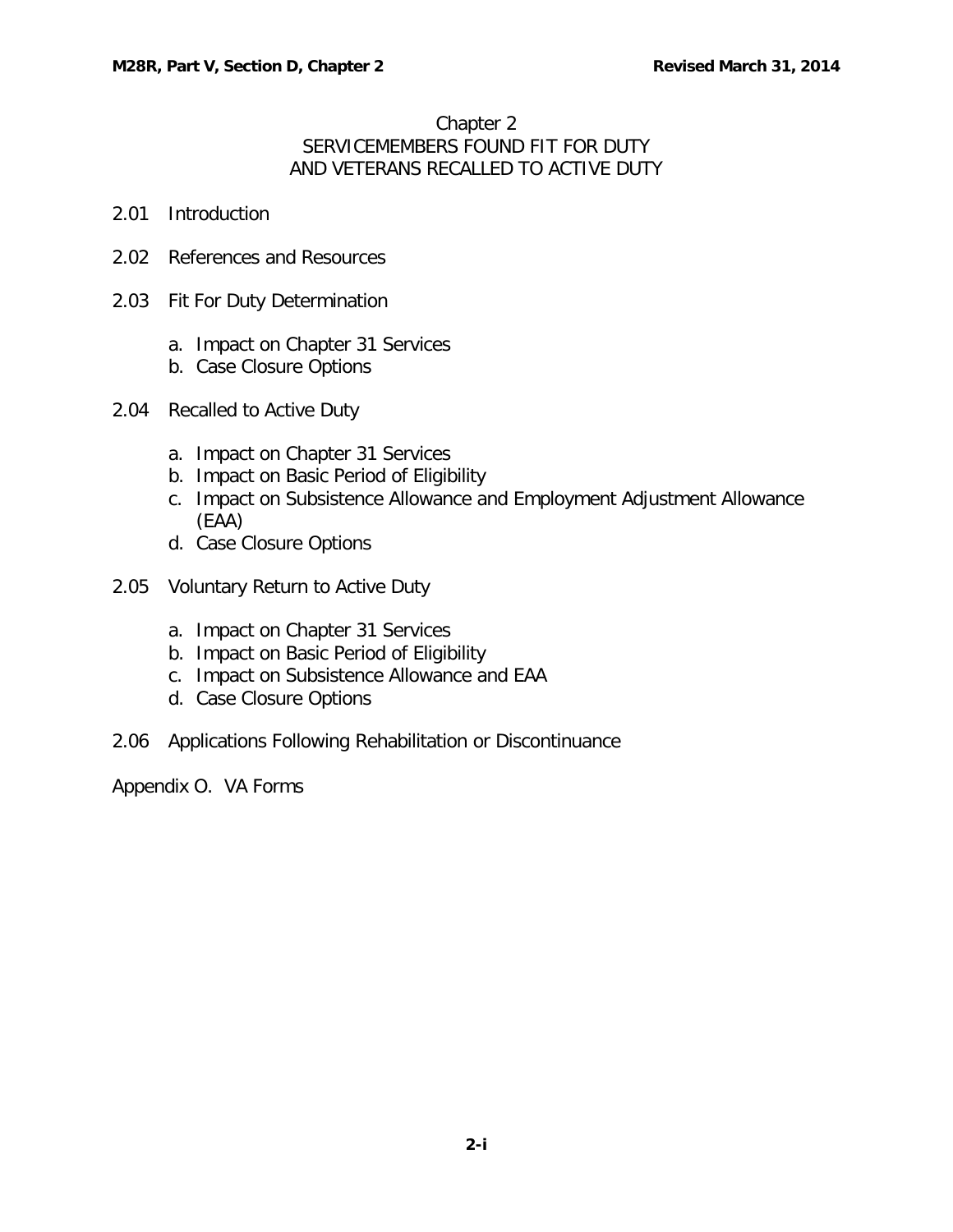### Chapter 2 SERVICEMEMBERS FOUND FIT FOR DUTY AND VETERANS RECALLED TO ACTIVE DUTY

### <span id="page-1-0"></span>2.01 Introduction

This chapter clarifies policy and procedures regarding Servicemembers who are found entitled to Chapter 31 benefits, and later determined fit to return to duty; and Veterans participating in the Chapter 31 program who are recalled or voluntarily return to active duty. Statutory and regulatory references are provided throughout the chapter.

<span id="page-1-1"></span>2.02 References and Resources

| Laws:           | 10 United States Code (U.S.C.) 688<br>10 U.S.C. 12301<br>10 U.S.C. 12302<br>10 U.S.C. 12304<br>38 U.S.C. 3103 |
|-----------------|---------------------------------------------------------------------------------------------------------------|
| Regulations:    | 38 Code of Federal Regulations (CFR) 21.46<br>38 CFR 21.283                                                   |
| Resources:      | M21-1MRIV.ii.3.A.2                                                                                            |
| VA Forms (VAF): | VAF 28-1900, Disabled Veterans Application for Vocational<br>Rehabilitation                                   |

- <span id="page-1-3"></span><span id="page-1-2"></span>2.03 Fit For Duty Determination
	- a. Impact on Chapter 31 Services

A Servicemember who is determined fit for duty by a Physical Evaluation Board (PEB) while participating in the Chapter 31 program may not receive further services under Chapter 31, except for employment services to ensure adjustment to the military occupation. Refer to M28R.III.B.2 for more information about the Integrated Disability Evaluation System (IDES).

- <span id="page-1-4"></span>b. Case Closure Options
	- 1. Rehabilitated

The criteria for rehabilitation at closure would be met only if Vocational Rehabilitation and Employment (VR&E) services helped the individual remain in a suitable job in the military by overcoming the impairment(s) to employability.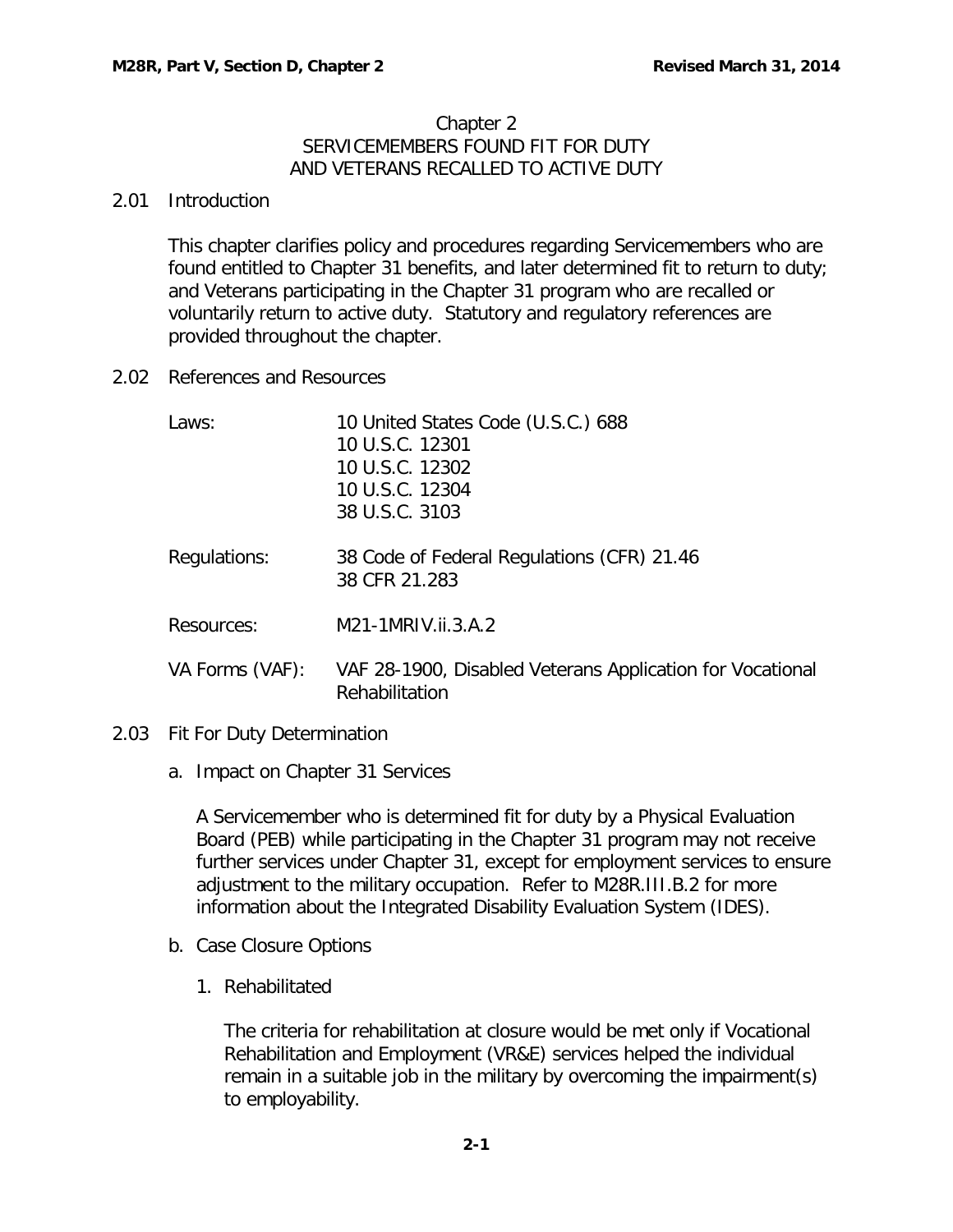# 2. Discontinued

If the individual cannot continue participation in the Chapter 31 program, or will receive no further services, and does not meet the criteria for declaration of rehabilitated status, he/she should be placed in Interrupted status to prepare for discontinuance. See M28R.V.A.6 for procedures on providing services during interrupted status, and M28R.V.A.7 for procedures on discontinuing cases.

- <span id="page-2-1"></span><span id="page-2-0"></span>2.04 Recalled to Active Duty
	- a. Impact on Chapter 31 Services

Veterans Affairs (VA) disability compensation payments will be terminated when an individual is recalled for active duty. However, the VA serviceconnected disability rating is not severed. If the individual is able to continue participation in the vocational rehabilitation process, he/she may continue to receive the same Chapter 31 benefits and services as a Servicemember with a memorandum rating. The Vocational Rehabilitation Counselor (VRC) must reevaluate the plan of services to determine whether the individual is able to continue planned services. If the individual is not able to continue participating under Chapter 31, the VRC should decide whether to move the case toward rehabilitation based on the suitability of the current military job or toward discontinuance and consider whether an MRG is appropriate.

Note: Service-connection is predominately severed only when a Clear and Unmistakeable Error (CUE) is identified. This means that the serviceconnection was granted in error. Even if a condition has improved, the most that may happen is that rating would be reduced in evaluation, but as long as it still meets the criteria as being related to service, it would not be severed. More information about severance due to CUE can be found in M21- 1MRIV.ii.3.A.2.

<span id="page-2-2"></span>b. Impact on Basic Period of Eligibility

If VA determines that a Veteran is prevented from participating in, or continuing in a program of vocational rehabilitation as a result of being recalled to active duty the Veteran's period of eligibility and resulting Eligibility Termination Date (ETD) must be extended. 10 U.S.C. 688, 12301, 12302, and 12304 provide the statutory guidance on ordering a return to active duty. 38 U.S.C. 3103 and 38 CFR 21.46 state that the extension is equal in length to the recall period, plus four months. This extension allows for additional vocational assessment and the development of an appropriate rehabilitation plan. An extension would not be needed for individuals that are able to continue their Chapter 31 program while on active duty.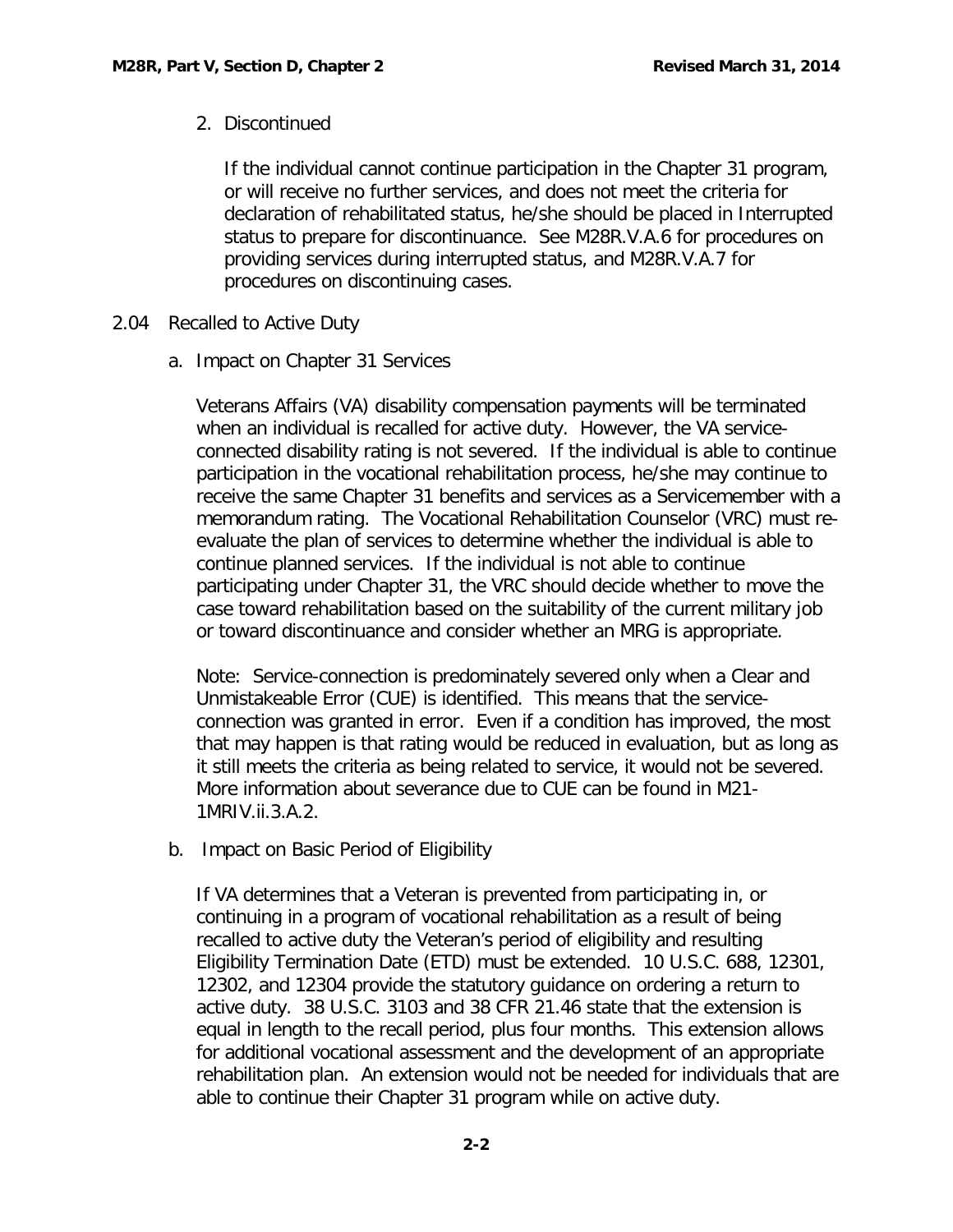To calculate this extension, subtract the Entered on Active Duty (EOD) date from the Released from Active Duty (RAD) date and add four months. The EOD and RAD dates are found on the Servicemember's or Veteran's Corporate WINRS (CWINRS) folder under the Personal tab. This extension should be processed after discharge when a Veteran reapplies for VR&E benefits so that the actual RAD date can be used and an accurate extension granted.

<span id="page-3-0"></span>c. Impact on Subsistence Allowance and Employment Adjustment Allowance (EAA)

A Servicemember on active duty may not be paid a subsistence allowance or an EAA. Entitlement months must be manually charged against active duty Servicemembers for time spent in training (i.e., full-time, three-quarter-time, half-time, or less than half-time depending on enrollment) even though they do not receive subsistence allowance by following the guidance in M28R.V.B.8.

<span id="page-3-1"></span>d. Case Closure Options

The VRC must adhere to the following guidelines if he/she decides to move the case toward rehabilitation, discontinuance, or a MRG:

1. Rehabilitated

If the Servicemember meets the criteria for declaration of rehabilitation in accordance with 38 CFR 21.283, follow guidance provided in M28R.V.A.7 to move the case to Rehabilitated status.

To process the rehabilitation in CWINRS:

- Use Reason Code 25, "Alternative Suitable Employment Goal Achieved - Rehabilitated"
- Then select the Detail Reason Code 25C, "Veteran to Return to Active Duty"
- 2. Discontinued

If the Servicemember meets the criteria for closing the case in Discontinued status with a Maximum Rehabilitation Gain (MRG), then proceed with this action. See M28R.V.A.7 for procedural guidance MRG closures.